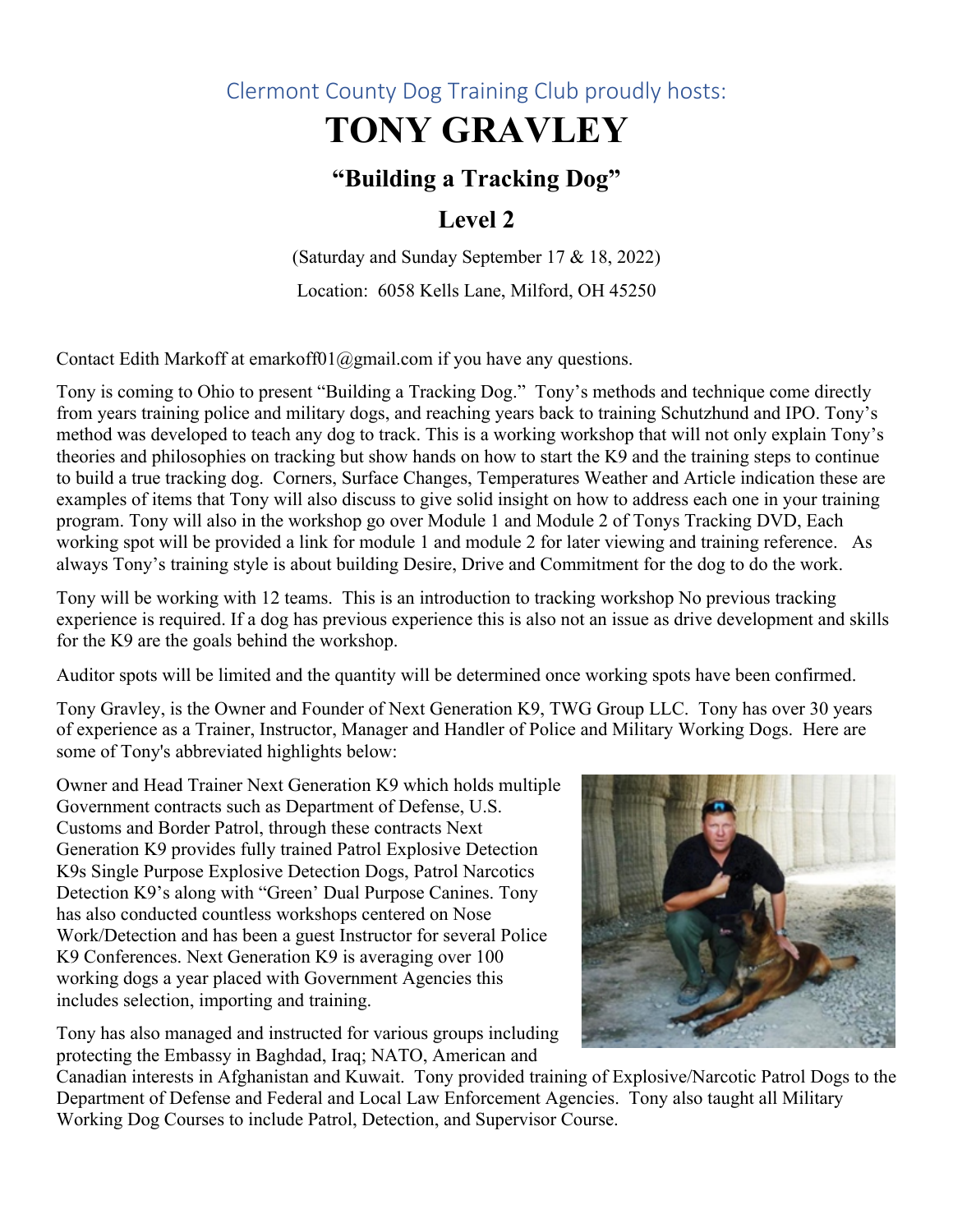Additionally, Tony has the following credentials: Fully Accredited Master Trainer, United Police Work Dog Association; NACSW Nose Work Judge; Active in CNWI Program; AKC Scent Work Expert Judge (highest level judge and instructor/teaching judge); Tony Has Numerous Police K9s that he has trained that have countless successful apprehensions resulting in the K9s tracking skills. Tony Has Titled over 12 Schutzhund I Dogs and Numerous Schutzhund III and IPOIII and to include a FH Title on the last dog Tony competed with in Europe. Numerous K9 Nose Work Titles; Qualified and Invited to 2016 AKC Obedience Nationals; Instructor for several NACSW National Competitors; Multiple Students achieved K9 Nose Work Elite Titles; U.S. Marine Corps Military Police K9 Handler; Graduate of Military Working Dog Patrol Dog Course; Graduate of Military Working Dog Explosive Detection Dog Course; Graduate of Military Working Dog Supervisor Course; Graduate of Air Education and Training Instructor Course

#### **WORKING SPOTS**:

A handler may only work one dog per Working Spot.

Dogs will be crated in the same room as the Workshop. Working dogs should be comfortable (& nondisruptive) in a crate while waiting for their turn. The workshop will be held in a climate-controlled facility. If a dog cannot be crated, the handler should expect to work out of their car and stage away from the search areas, so you may not be able to watch other working teams. Please consider this when deciding whether to apply for a Working Spot. Also, some searches may be outside…please dress accordingly.

Working Spots are limited – applying for a Working Spot does not guarantee acceptance. In the event of cancellations, preference for Working Spots will be given to those on the Wait List and then, to those registered for Auditing Spots.

#### **AUDITING SPOTS:**

In order to allow for maximum working time for the working dogs, auditors need to hold their individual questions until breaks or lunch.

#### **WHAT TO BRING**:

**For Everyone** - a portable chair; notetaking supplies.

**For Working Spots** – a crate, tarp under to be placed under crate, a water bowl for your dog, reward/treats, and dog clean up supplies. These items can be left overnight.

#### **REGISTRATION/OTHER DETAILS:**

2-Day Working Spots: \$350 2-Day Auditing Spots: \$200

Box-type lunches will be provided to Working Spot teams. Auditing Spots may bring their own lunch.

There will be NO personal video/audiotaping of the educational portion of the Workshop. You may take personal video of your own dog working. If you wish to do this, **you may not post the video on any social media,** without Tony's approval…check with him before you do it.

If you are interested in a Working Spot, you will need to follow the instructions on the registration page.

If you are interested in an Auditing Spot, no pre-approval is necessary. Please fill out the Registration Form and mail it with your payment, following the instructions on the registration page. Auditing Spots will be limited and the number will be determined once the Working Spots are confirmed.

Full payment is required with your Registration Form. **Checks should be made payable to CCDTC**.

#### **Checks will not be cashed until September 17, 2022**

**Mail your Registration Form and payments to:**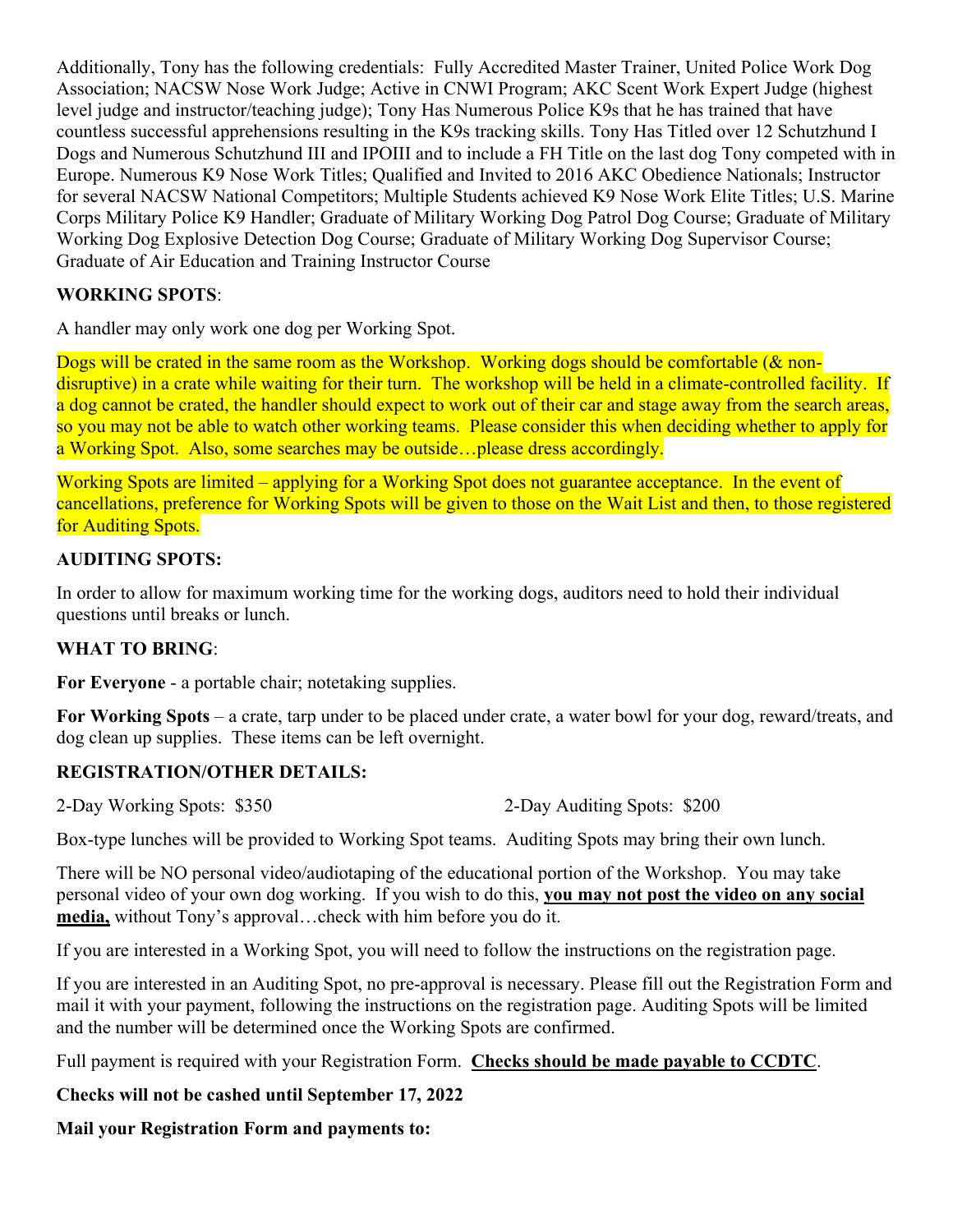**CCDTC c/o Edith Markoff 1485 Fagins Run Road New Richmond, OH 45157**

### **CANCELLATION/REFUND POLICY**:

**Full refund minus \$25 administrative fee for cancellations before 5pm on August 17, 2022. After August 17, 2022 full refund minus \$25 administrative fee for cancellations before 5pm on September 16 , 2022, if we can fill your spot. No refunds for cancellations after 5pm on September 16, 2022.**